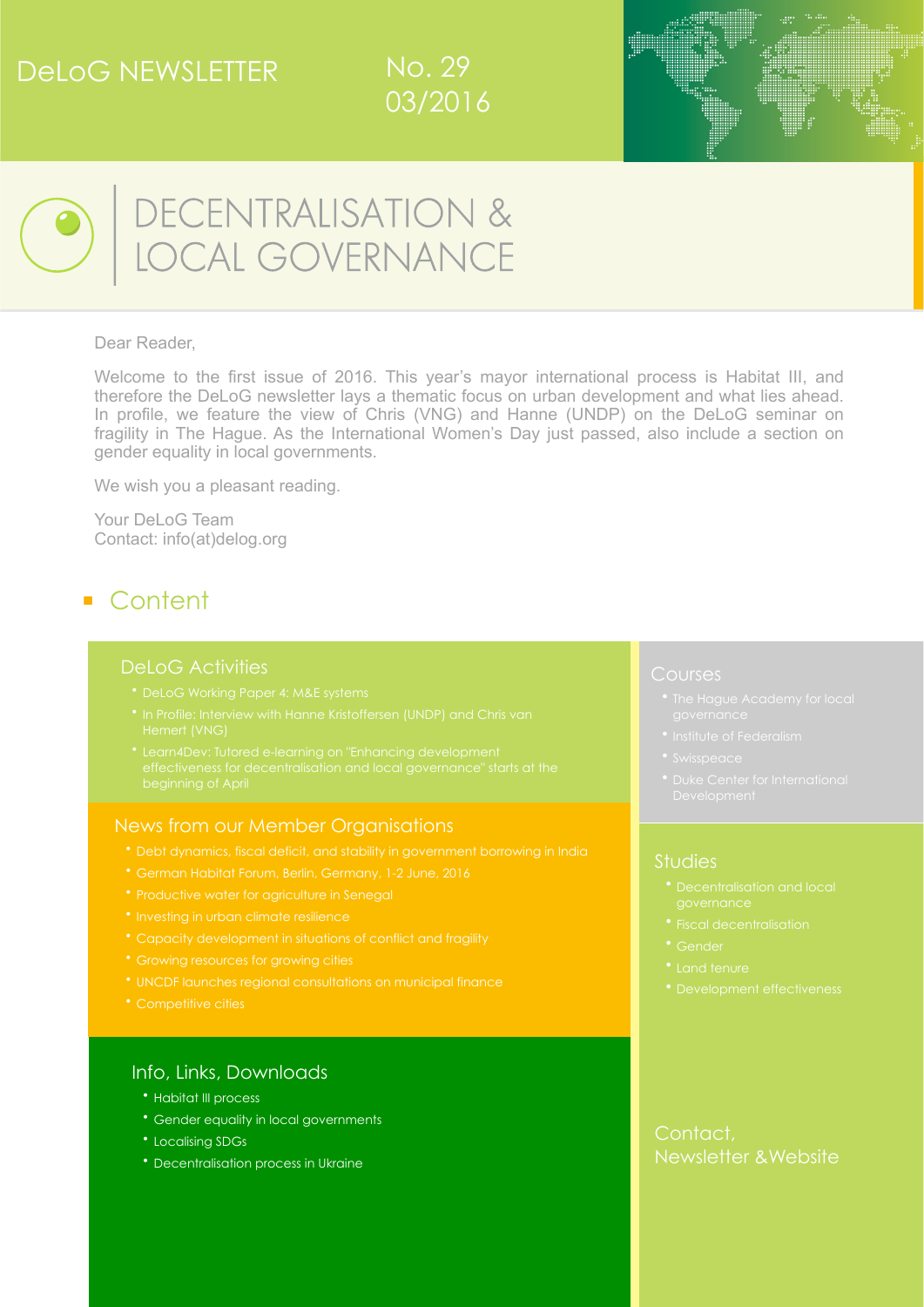# <span id="page-1-0"></span>■ DeLoG Activities

<span id="page-1-1"></span>DeLoG Working Paper 4: Building country monitoring and evaluation systems to support decentralisation reforms: Current state and future directions



For more than 30 years, developing countries have embarked on decentralisation. Today, many development partners are supporting partner countries in their efforts to build their own monitoring and evaluation (M&E) systems and the corresponding statistical and other capacities. Guidance on country M&E systems has also proliferated. However, the current state of developing countries' efforts to build systems for monitoring and evaluation of their decentralisation reforms is relatively little DECENTRALISATION & known.This working paper takes stock of the current state of

LOCAL GOVERNANCE countries' activities and development partners' support in the area of country systems for monitoring and evaluating decentralisation reform. It also discusses possible implications for further efforts.

[›› Read the English version](http://delog.org/web/wp-content/uploads/2016/03/DeLoG_Working_Paper_4_E_tags.pdf)

[›› Read the version française](http://delog.org/web/wp-content/uploads/2016/03/DeLoG_Working_Paper_4_F_tags.pdf)

<span id="page-1-2"></span>In-Profile: Interview with Hanne Kristoffersen (UNDP) and Chris van Hemert (VNG)



In the last newsletter, we reported on the Joint Learning Event on "Fragility, Decentralisation and Local Governance" which took place in The Hague in November last year. In this issue we have asked two of the participants, Hanne Kristoffersen (UNDP) and Chris van Hemert (VNG), about their experiences. Considering VNG hosted and coorganised the event, Chris was able to reflect on his experience from the perspective of a participant as well as that of an organiser. Further, we enquired about the importance of fragility and

DLG in their work and about the approaches the organisations they work for take towards those topics.

›› [Read the full interview](http://delog.org/web/wp-content/uploads/2016/03/NL29-Interview.pdf)

Learn4Dev: Tutored e-learning on "Enhancing development effectiveness for decentralisation and local governance"



DECENTRALISATION & DeLoG is conducting an e-learning course on "Enhancing development effectiveness for decentralisation and local LOCAL GOVERNANCE governance" from 4 April - 6 June, 2016. Participants will be introduced to political, administrative and fiscal decentralisation as well as political economy analysis. Further, the course covers the linkages between decentralisation and sector support, designing coherent support strategies as well as implementing support and T COMPETENCE DEVELOPMENT monitoring change.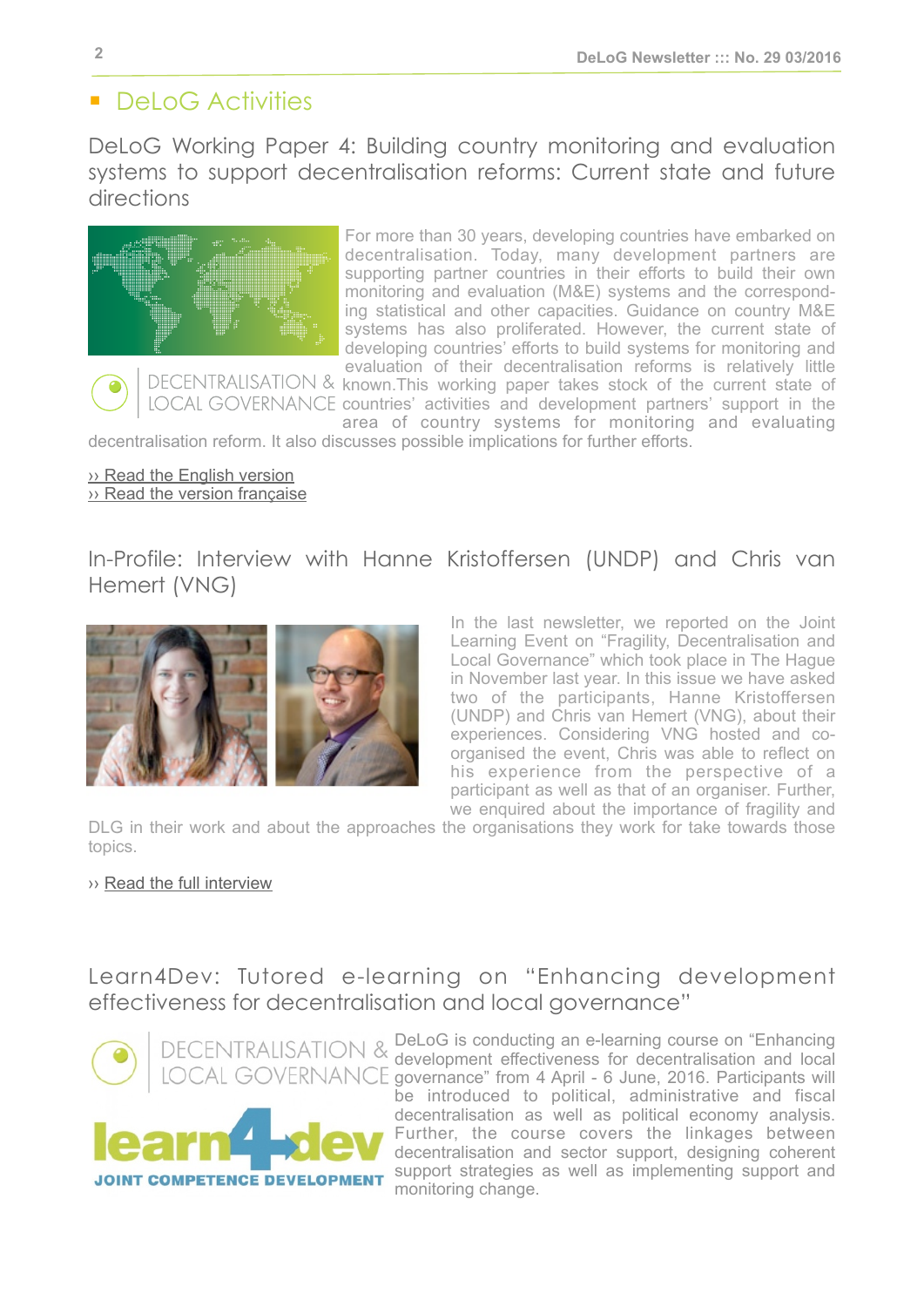The course is designed for development professionals in the field and at HQ level who have been working on (and around) decentralisation and local governance for 2 - 5 years, sector specialists experienced in decentralised settings as well as practitioners from public and local administration and CSOs.

Selected applicants will be informed in the coming two weeks.

## ■ News from our Member Organisations

<span id="page-2-0"></span>Debt dynamics, fiscal deficit, and stability in government borrowing in India: A dynamic panel analysis



States in India are endowed with expenditure autonomy but fiscal performance has been deteriorating and diverging across Indian states. This paper analyses whether the composition of expenditure of the subnational governments has an impact on the degree of indebtedness.

[›› Link to the document](http://www.adb.org/publications/debt-dynamics-fiscal-deficit-and-stability-government-borrowing-india-dynamic-panel)

## Wok Bung Wantaim: Using subnational government partnerships to improve infrastructure implementation in Papua New Guinea

This report examines how existing implementation structures established under ADB and National Government investment programmes could be used to channel subnational government resources more effectively toward priority infrastructure investments.

#### [›› Link to the document](http://www.adb.org/publications/wok-bung-wantaim-subnational-government-partnerships-infrastructure-implementation-png)

## Urbanization and inequality in hypertension diagnosis and medication in Indonesia

Urbanisation has been progressing quickly in Indonesia and the consequences on health and health inequities are still not well understood. This paper examines the differences in health care services and health inequities in rural and urban areas of Indonesia.

#### [›› Link to the document](http://www.adb.org/publications/urbanization-and-inequality-hypertension-diagnosis-and-medication-indonesia)

## <span id="page-2-1"></span>German Habitat Forum, Berlin, Germany, 1-2 June, 2016



Co-hosted by the BMZ and the Land (State) of Berlin, the German Habitat Forum (GHF) is an international dialogue forum and a centrepiece of Germany's contribution to the Habitat III process as well as the New Urban Agenda (NUA). It offers an opportunity for national and international stakeholders to discuss expected outcomes of the of the Habitat process and to shape key messages for the NUA and its implementation. The GHF

outcome document, the Berlin Recommendations, will inform the discussion towards the Habitat III conference. DeLoG will convene a workshop on "Governance, Civic Participation and Capacities".

#### [›› For more information on the GHF please click here](http://www.german-habitat-forum.de/english/)

For more information regarding the workshop to be convened by DeLoG, please contact the Secretariat (Nils Huhn: nils.huhn[at]qiz.de).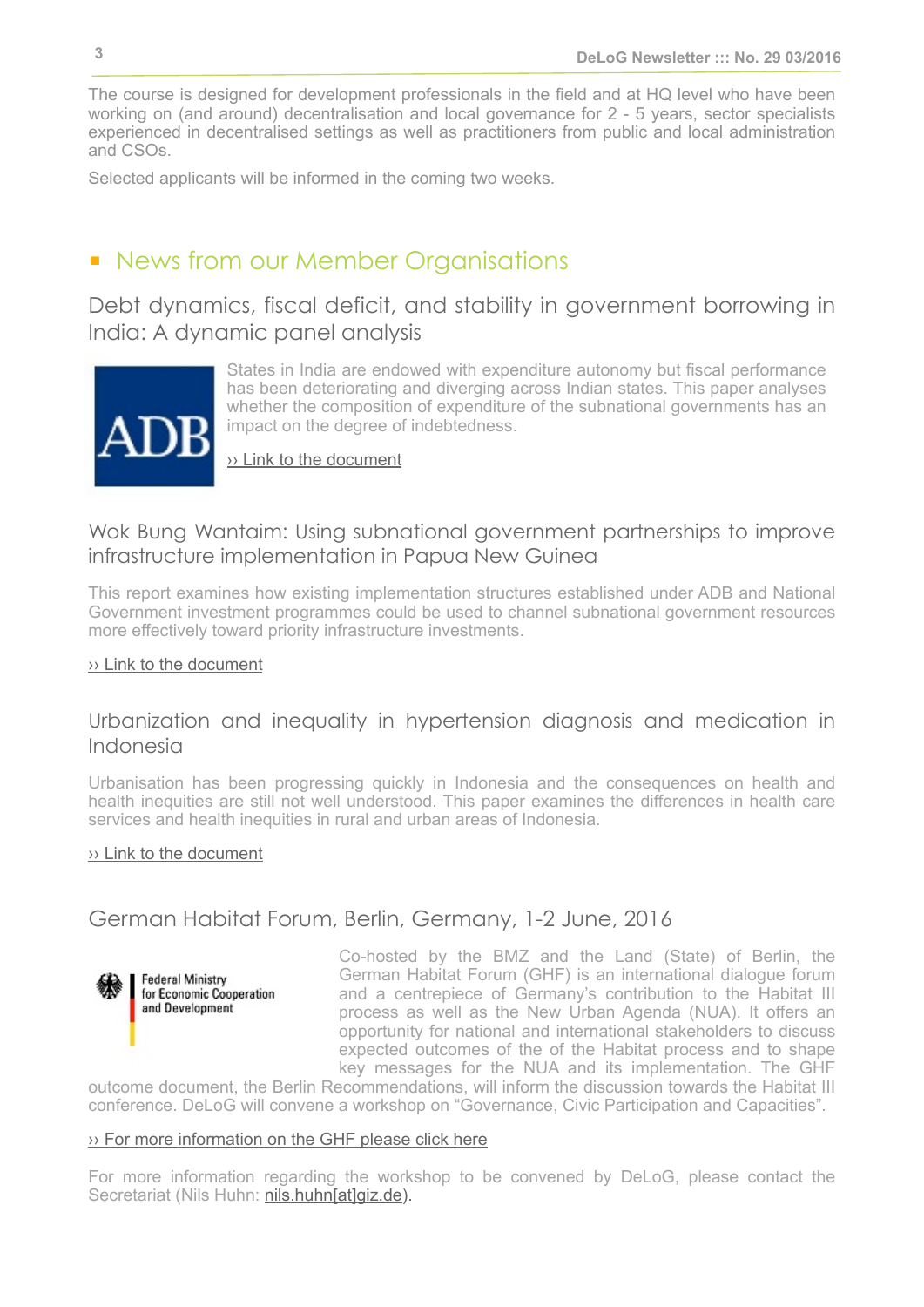<span id="page-3-0"></span>Productive water for agriculture in Senegal – Sustainable hydroagricultural infrastructure requires the involvement of local actors



In Senegal, agriculture is the main economic activity in rural areas and higher domestic agricultural production has become a prerequisite to ensure food security. To achieve this goal, Senegal and Belgium have jointly designed the Retention Basins and Well Development Project which aims to ensure that farmers and livestock breeders in five of Senegal's regions have sustainable access to productive water. It is argued that because of the fundamental changes triggered by such infrastructure, it is crucial to involve local actors in the design of these

projects as well as in any further steps in order to ensure that the investments are sustainable.

[›› Link to the document](http://www.btcctb.org/en/news/productive-water-agriculture-senegal-sustainable-hydro-agricultural-infrastructure-requires)

## <span id="page-3-1"></span>Investing in urban climate resilience



The multi-donor Urban Climate Change Resilience Trust Fund aims to build resilience to the effects of climate change and reduce the vulnerability of the urban poor in 25 medium-sized cities in Asia. In addition to infrastructure investments, the trust fund provides grants that enable cities to prioritise actual resilience needs in their planning processes and service delivery. The partnership was for International initially founded by DFID, the Rockefeller Foundation and the ADB and has since welcomed USAID and SECO.

#### [›› Link to the document](https://www.gov.uk/government/publications/investing-in-urban-climate-resilience)

## <span id="page-3-2"></span>Capacity development in situations of conflict and fragility: German approaches and lessons learned by GIZ



Countries characterised by fragility and conflict pose significant challenges to programmes engaging in capacity development. The Sector Network Good Governance Asia produced the publication "Capacity Development in Situations Conflict and Fragility – German Approaches and Lessons Learned by GIZ" which presents practically

reflected discourse on frequently faced dilemmas. It calls for dialogue and honest reflection on lessons learned, including backlashes and pitfalls, to allow for more realistic and informed project planning and implementation.

#### ›› [Link to the document](http://star-www.giz.de/fetch/bIkdwqg2600Q000bXv/giz2015-0444en-capacity-development-conflict-fragility.pdf)

<span id="page-3-3"></span>Growing resources for growing cities: Density and the cost of municipal public services in Brazil, Chile, Ecuador, and Mexico



This paper finds that per capita municipal spending on public services is strongly and non-linearly correlated to urban population density. This analysis provides strong policy support for densification,

particularly for medium-sized cities in developing countries, which are currently absorbing most of the world's urban population growth.

#### [›› Link to the document](https://publications.iadb.org/handle/11319/7332)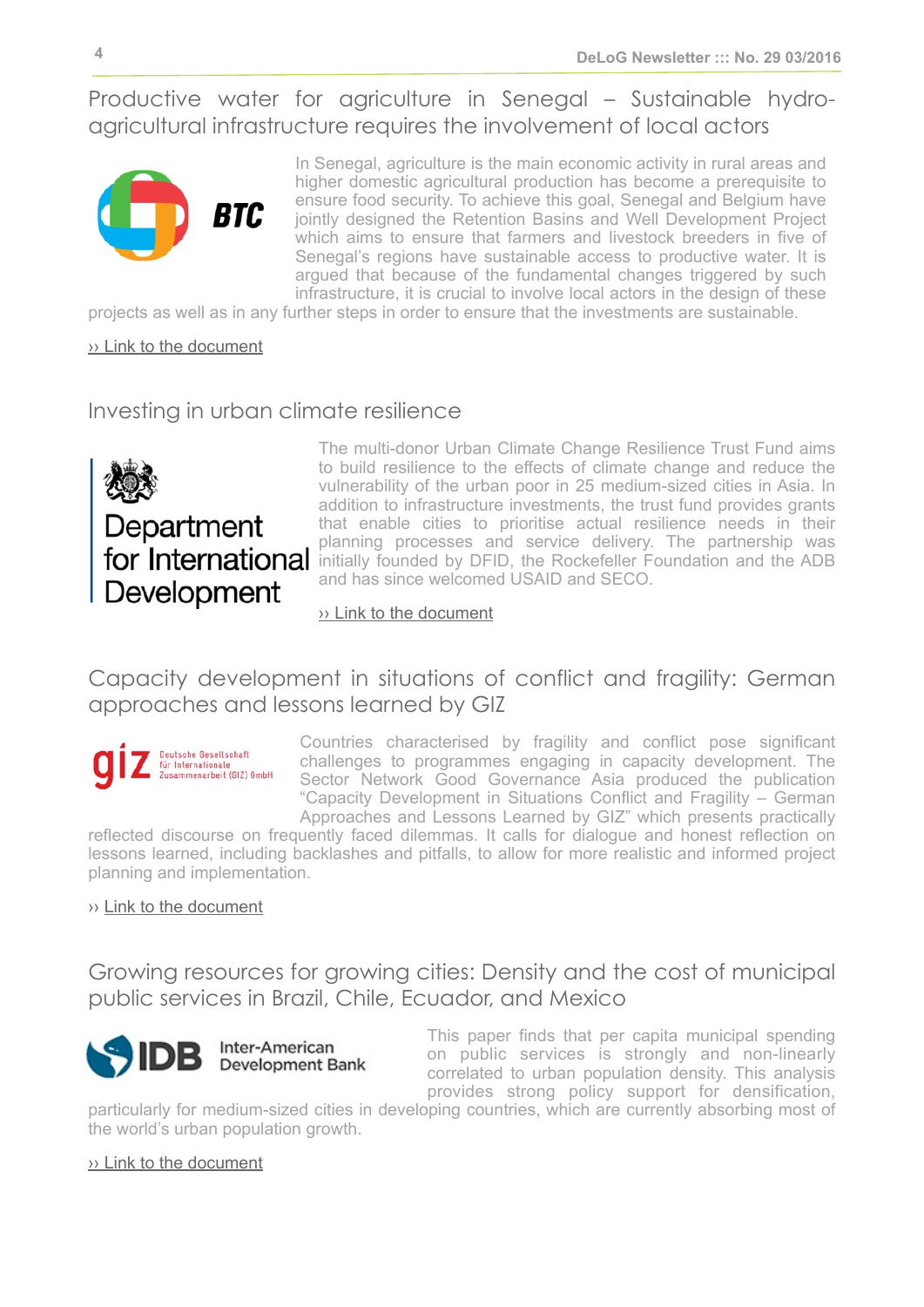## <span id="page-4-1"></span>UNCDF launches regional consultations on municipal finance



UNCDF, in collaboration with the Financing for Development Office of UNDESA and the Government of Tanzania, launched a global series of expert group consultations on municipal finance in Dar es Salaam, Tanzania, 29 February - 1 March, 2016. This first meeting in Dar es Salaam focused on local finance challenges in African LDCs.

#### [›› For more information please click here](http://www.uncdf.org/en/uncdf-launches-regional-consultations-municipal-finance)

## Implementing decentralization in rural Cambodia's healthcare functions

UNCDF has completed the "Promoting Local Development through Decentralized Health Service Delivery" project in Cambodia, with the funding and support of the Australian DFAT. The project was aimed at supporting the Cambodian Government to improve responsiveness, accountability and budget execution efficiency in planning, financing and delivery of local public health functions. Thus, the project's goal was to promote decentralisation and deconcentration reform and reduce poverty in Cambodia.

#### [›› For more information please click here](http://www.uncdf.org/en/implementing-decentralization-rural-cambodias-healthcare-functions)

## <span id="page-4-2"></span>Competitive cities: A local solution to a global lack of growth and jobs



Growth of private sector jobs accounted for around 75 percent of job creation in cities worldwide. This report argues that city leaders need to know how to attract, retain, and expand the private sector. It analyses what makes cities competitive and how more cities can grow their economies.

[›› For more information please click here](http://www.worldbank.org/en/topic/trade/publication/competitive-cities-a-local-solution-to-a-global-lack-of-growth-and-jobs)

[›› Link to the document](http://documents.worldbank.org/curated/en/2015/12/25515215/competitive-cities-jobs-growth)

# <span id="page-4-0"></span>■ Info, Links, Downloads

## **Habitat III Process**

Habitat III Policy Papers now online



The ten Policy Papers submitted by the Habitat III Policy Units on 29 February 2016 are now available online. These ten papers are considered official inputs to the Habitat III process and the NUA.

#### $\rightarrow$  [Link to the Policy Papers](https://www.habitat3.org/the-new-urban-agenda/policy)

## The UN approves a wide local and regional participation in Habitat III

In December, 2015, the United Nations General Assembly adopted the rules of procedure and participation for Habitat III, the Third Conference on Housing and Sustainable Urban Development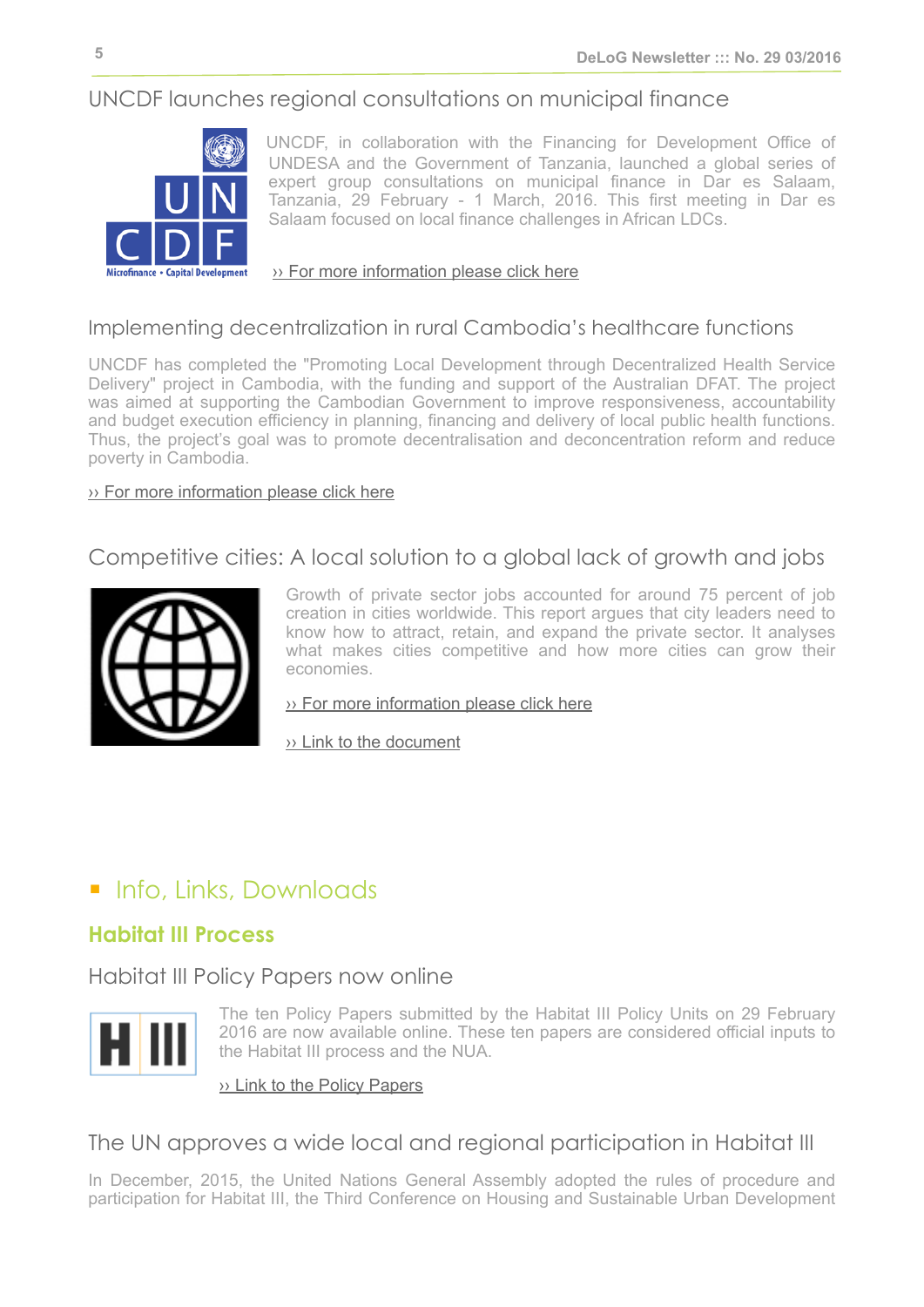to be held in Quito, Ecuador, 17-20 October, 2016. One of the major developments was the Member States' resolution to increase the participation of local and regional authorities as well as civil society in the conference.

#### [›› For more information please click here](http://www.regionsunies-fogar.org/en/media-files/news/153-la-onu-aprueba-una-amplia-participacion-local-y-regional-en-habitat-iii)

## Decentralisation key to the New Urban Agenda



In February, 2016, UCLG hosted the 2<sup>nd</sup> Expert Group Meeting of the Habitat III Policy Unit 4 on Urban Governance, Capacity and Institutional Development in Barcelona. The practitioners from the Global Taskforce of Local and Regional Governments as well as the experts from Policy Unit 4 agreed that the NUA will need to address the new situations resulting from rapid urbanisation as well as the increasing detachment of governance systems from citizens. Both groups also called for decentralisation and local democracy to be at the core of the Quito outcomes.

[›› For more information please click here](http://www.uclg.org/en/media/news/new-governance-key-new-urban-agenda)

## Designing the New Urban Agenda: Lessons from international agreements



In the process of drafting the NUA, three questions regarding its form and function are crucial. The first considers the broader framing: will the NUA reflect a clear vision on urbanisation and sustainable urban development, and if so, how? Second, what are the specific goals and desired impact of the NUA? What responses and actions adelphi should it trigger, and from whom? And third, what should the structure and contents of the NUA be and how will it be linked to other international agreements? This adelphi

report addresses these questions.

›› [Download the paper here](https://www.adelphi.de/en/publication/designing-new-urban-agenda-lessons-international-agreements)

For more information on the official events on the Habitat III roadmap, please click on the Links below:

›› [Habitat III Regional Meeting: Europe & North America, Prague, Czech Republic, 16-18 March](https://www.habitat3.org/prague)

›› [Habitat III Thematic Meeting: Public Spaces, Barcelona, Spain, 4-5 April](https://www.habitat3.org/barcelona)

›› [Habitat III Thematic Meeting: Informal Settlements, Pretoria, South Africa, 7-8 April](https://www.habitat3.org/johannesburg)

›› [PrepCom3, Surabaya, Indonesia, 25-27 July](https://www.habitat3.org/the-new-urban-agenda/preparatory-committee)

Other upcoming events

›› [VII World Regional Governments Summit, Rio de Janeiro, 14-15 April](http://www.regionsunies-fogar.org/en/media-files/news/172-lideres-regionales-de-todo-el-mundo-se-citaran-en-la-vii-cumbre-de-gobiernos-regionales)

›› [8th European Conference on Sustainable Cities & Towns, Bilbao, Spain, 27-29 April](http://www.iclei-europe.org/events/?cmd=view&uid=289c3ef5&ref=home)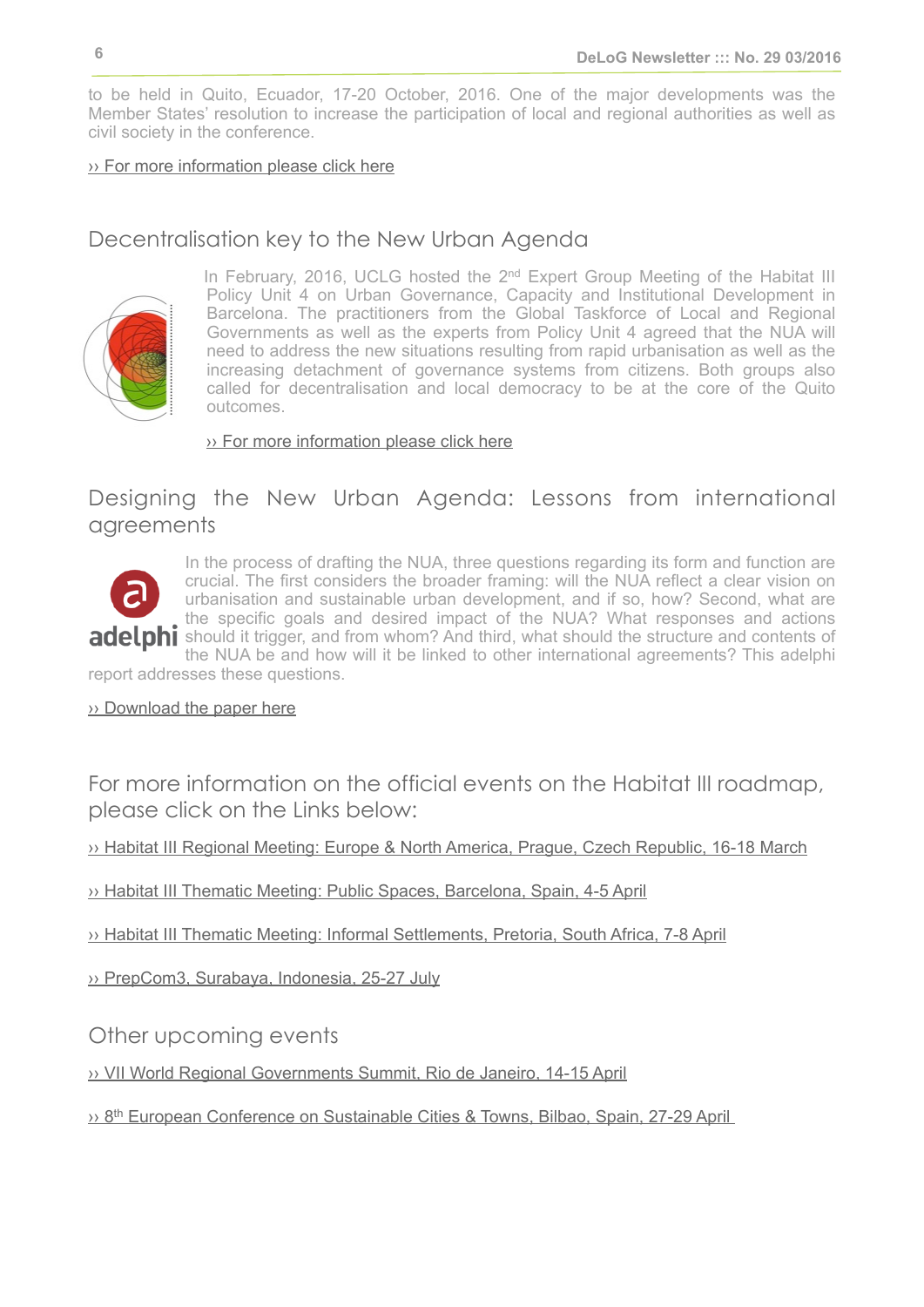## <span id="page-6-0"></span>**Gender equality in local governments**

## International Women's Day



On 8 March, the world celebrated the International Women's Day. This year's theme was "Planet 50-50 by 2030: Step it up for gender equality".

International To celebrate this day, let us focus on gender equality in local governments.

Read more about:

#### [›› Australia: Push for gender balance in councils](http://www.heraldsun.com.au/leader/north-west/state-government-pushes-for-gender-balance-on-victorian-councils/news-story/92e53471afde641b2a7b075dfa761e6d)

- [›› Bangladesh: Women farmers work with local government](http://www.eco-business.com/opinion/in-asia-supporting-women-farmers-crucial-to-fighting-poverty-hunger-and-climate-change/)
- [›› Canada: FCM's programme to diversify women in leadership](http://www.fcm.ca/home/programs/women-in-local-government/diverse-voices-for-change.htm)
- [›› India: Bill to increase reservation for women in local bodies to 50%](http://economictimes.indiatimes.com/news/politics-and-nation/government-to-bring-bill-to-increase-reservation-for-women-in-local-bodies-to-50/articleshow/51217519.cms?utm_source=contentofinterest&utm_medium=text&utm_campaign=cppst%20)
- [›› Pakistan: First women DC in Abbottabad](http://tribune.com.pk/story/1045734/women-in-power-ammara-khattak-becomes-first-woman-dc-of-abbottabad/)
- [›› Sri Lanka: Bill to boost women's participation](http://www.vivalanka.com/newspage/1816385ai-bill-aimed-boosting-female-representation-local-government-presented-parliament)

## <span id="page-6-1"></span>**Localising SDGs**

Where are the local indicators for the SDGs?



With the Sustainable Development Goals (SDGs) and targets agreed, now there is a need to work out how to measure and monitor progress. As discussions on the SDG indicators are under way in New York, David Satterthwaite asks where are the indicators that report on local needs and support local action in urban areas.

›› [For more information please click here](http://www.iied.org/where-are-local-indicators-for-sdgs)

## <span id="page-6-2"></span>**Decentralisation in Ukraine**

## EU announces more than €100 million for Ukraine to support decentralisation reform and re-enforcement of local governance

On 7 December, 2015, the European Commission declared that it had adopted a complex set of activities in support of decentralisation and to strengthen local self-government in Ukraine. A €97 million programme, jointly funded by the EU (€90m), Germany (€6m) and Poland (€1m), is to strengthen governance and accountability at local, regional and central levels in order to better respond to the needs of the population. The Instrument contributing to Stability and Peace will contribute an additional €10 million for the restoration of governance, peacebuilding and reconciliation in the eastern part of Ukraine which has been most affected by war and displacement.

#### ›› [For more information please click here](http://europa.eu/rapid/press-release_IP-15-6263_en.htm?locale=en)

## Law on the specifics of state registration of local self-government bodies has become effective

On 13 January, 2016, the Law of Ukraine "On Amendments to Certain Laws of Ukraine Regarding the Specifics of State Registration of Local Self-Government Bodies as Legal Entities" has become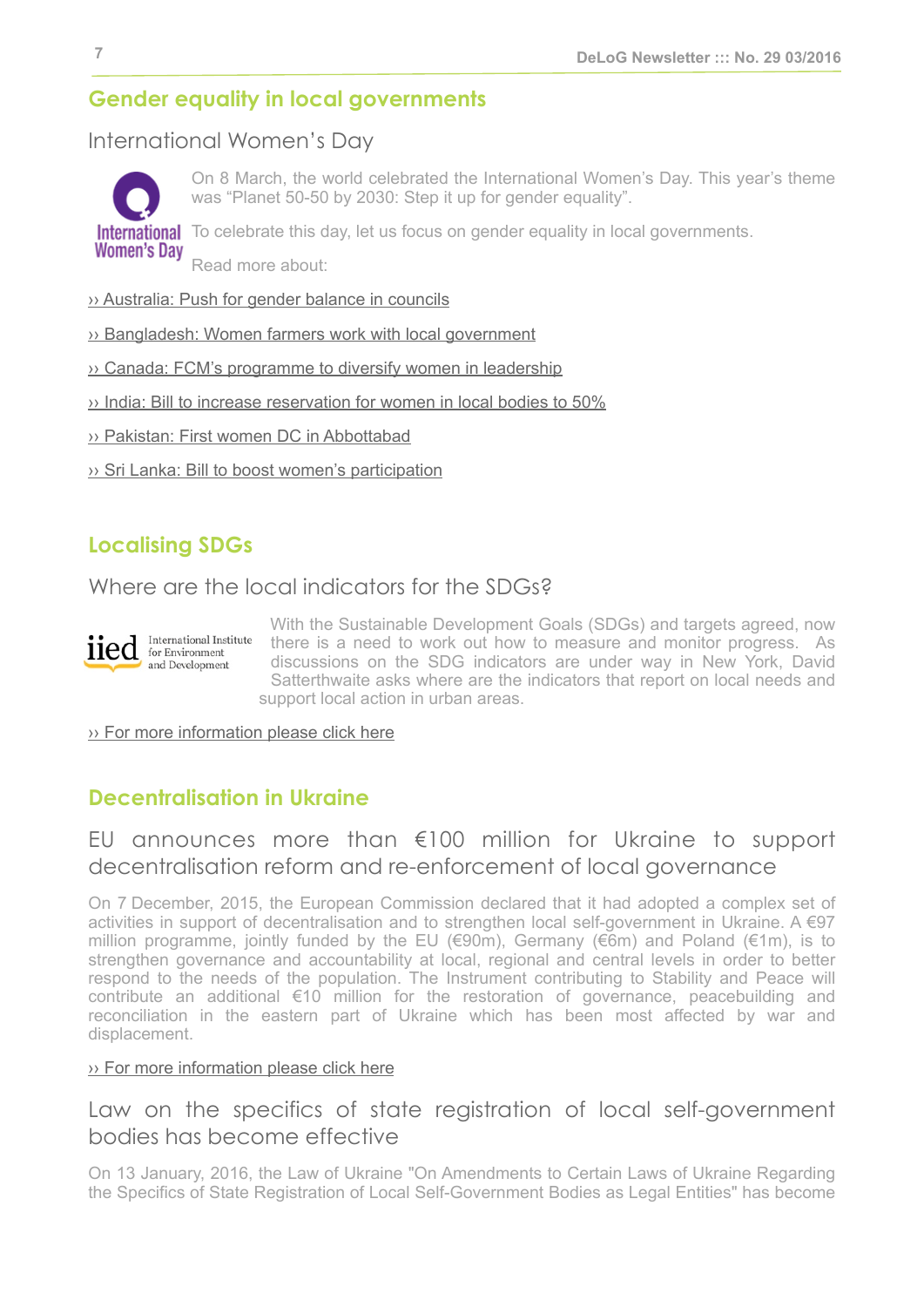effective. Hennadii Zubko, Vice Prime Minister as well as Minister of Regional Development, Construction and Housing of Ukraine, argued that "[t]his law creates necessary conditions for the newly established consolidated territorial communities to operate effectively."

#### [›› For more information please click here](http://decentralization.gov.ua/en/news/item/id/1503)

The Hague Academy for

local governance

## ■ Courses

<span id="page-7-0"></span>The Hague Academy for Local Governance

›› [Citizen Participation and Inclusive Governance](http://thehagueacademy.com/blog/2015/05/citizen-participation-and-inclusive-governance/)

Apply by: 25<sup>th</sup> March 2016

Date:  $23<sup>rd</sup>$  May  $-3<sup>rd</sup>$  June 2016 Place: The Hague, Netherlands

This course discusses basic principles of good governance, accountability and civil participation. Participants will explore possibilities to engage citizens in the policy and decision making process with a special focus on marginalised groups. They will discuss the participation ladder, the accountability chain, do's and don'ts in participation processes and the role of the media.

This training is designed for professionals working for a municipal, provincial or national government, a donor organisation or NGO and who are involved in participation and accountability.

<span id="page-7-1"></span>Institute of Federalism, University of Fribourg, Switzerland



Institut für Föderalismus Institut du Fédéralisme Institute of Federalism

<sup>3</sup>>> 27<sup>th</sup> Summer University on Federalism, Decentralisation [and Conflict Resolution](http://www.unifr.ch/ius/federalism_en/capacity_building/summer_university)

Date: 22<sup>nd</sup> August – 9<sup>th</sup> September 2016 Apply by: 31<sup>st</sup> March 2016<br>Place: Fribourg Switzer Fribourg, Switzerland

During this three-week Summer University participants will learn about federalism, decentralisation and other forms of power sharing, in particular with regard to the chances it offers, the limits it faces, challenges in implementation and the preconditions for the resolution of conflicts.

The programme is aimed at advanced students (holding a bachelor's degree) in law, political science, economics, history, journalism or related social sciences as well as young professionals, academics and researchers.

<span id="page-7-2"></span>Swisspeace



#### ›› [Conflict Sensitivity Training](http://www.swisspeace.ch/courses/individual-courses/conflict-sensitivity.html)

Date: 27<sup>th</sup> – 29<sup>th</sup> April 2016 Apply by: 31st March 2016 Place: Basel, Switzerland

External interventions in volatile environments need to be sensitive to the context to have a positive impact. Working in potentially quickly changing contexts requires organisations and programmes to be adaptive and flexible. This training focuses on the concept and aim of conflict sensitivity as well as practical tools for applying conflict sensitivity in strategic and operational aspects of programme management.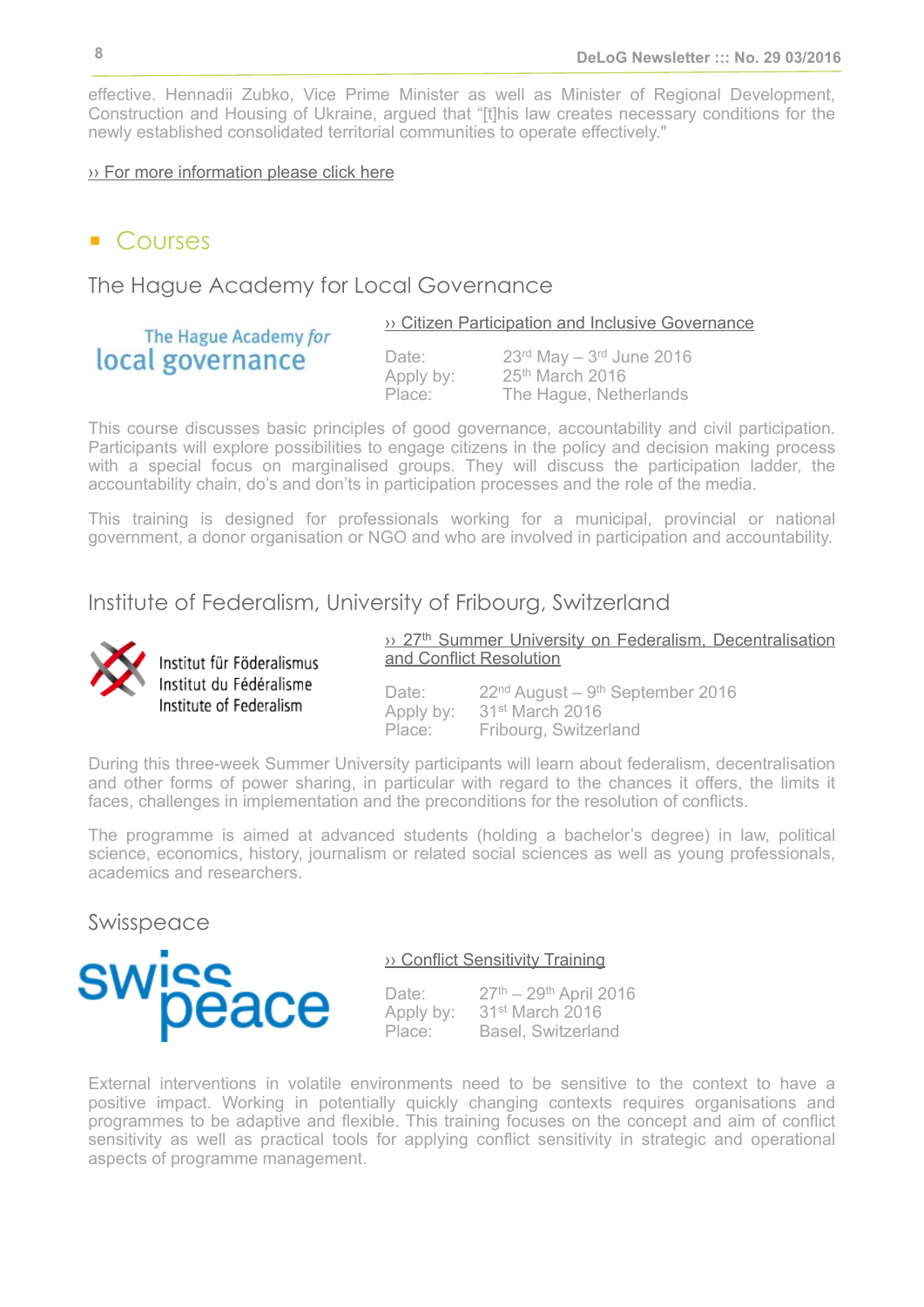The training is designed for peacebuilding, development and humanitarian practitioners and academics interested in bridging theory and concepts with practical knowledge, good practices and lessons learned from field-based application of conflict sensitivity.

#### ›› [Dealing with the Past: Theory & Practice](http://www.swisspeace.ch/courses/individual-courses/dealing-with-the-past.html)

| Date:     | $9^{th} - 13^{th}$ April 2016 |
|-----------|-------------------------------|
| Apply by: | 31 <sup>st</sup> March 2016   |
| Place:    | <b>Basel, Switzerland</b>     |

Finding a way to deal with a country's violent past is often argued to be the basis for lasting peace, democracy and rule of law. International advocacy networks, norms and legal frameworks support national and local actors in the design of processes and mechanisms such as truth commissions, tribunals or commemorations. This course focuses on the potentials and challenges of designing and implementing a process to deal with the past, and the ways in which actors can work together to ensure effective policy decision-making.

It is designed for practitioners and academics interested in bringing together their own experiences with current conceptual insights and practical knowledge on dealing with the past.

## <span id="page-8-1"></span>Duke Center for International Development



›› [Fiscal Decentralization & Local Government Financial](http://dcid.sanford.duke.edu/academics/exed/fiscal-decentralization) [Management](http://dcid.sanford.duke.edu/academics/exed/fiscal-decentralization)

Date: 10<sup>th</sup> July-29<sup>th</sup> July 2016 Apply by: 10<sup>th</sup> June 2016<br>Place: Durham N.C. I Durham N.C., USA

Decentralisation reform strategies are being implemented to improve service delivery, economic governance and citizen participation. This comprehensive three-week programme is designed to better enable professionals to develop and implement decentralisation policy reforms to improve local public financial management and stimulate efficient and accountable economic and social development.

This course is open to individuals working professionally in finance, economics, law, government administration or other related fields.

## <span id="page-8-0"></span>■ Studies

## **Decentralisation and local governance**

## Decentralization in Ethiopia - Who benefits?

#### Chaurey, R. and Mukim, M. (2015)

This paper shows that greater autonomy to cities in Ethiopia, given through a process of city proclamations, led to better economic outcomes at the city level, lowering regional spatial inequalities. Further, it concludes that these newly empowered cities did not misuse their new powers by favouring particular companies over others. According to this paper, increasing administrative powers played an important part in making Ethiopian cities more competitive.

#### [›› Download paper here](https://openknowledge.worldbank.org/handle/10986/23574)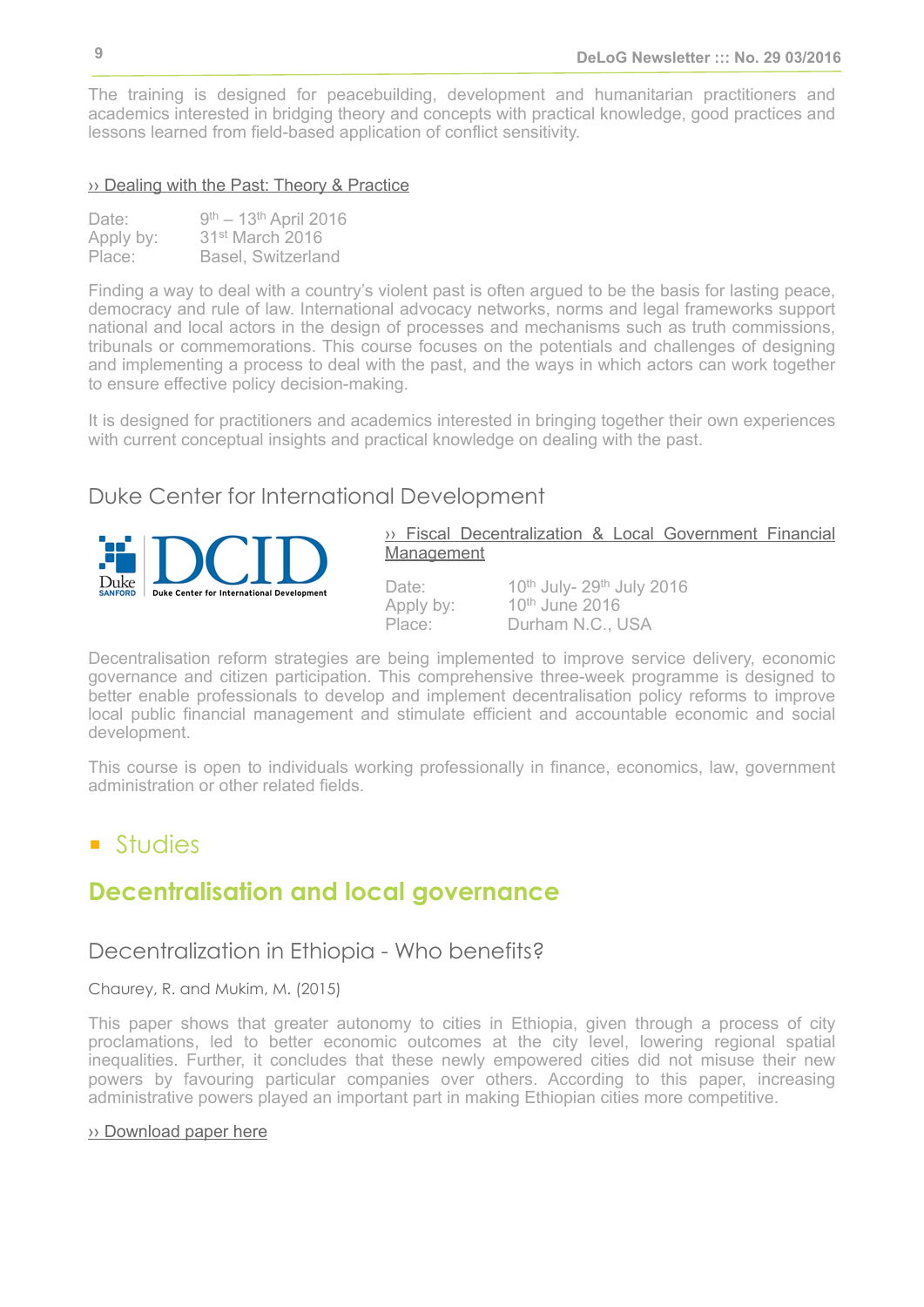## Assessing the institutional environment of local governments in Africa

UCLG Africa and Cities Alliance (2015)



This report on the enabling institutional environment for cities and local authorities follows up on the first edition, which was published in 2013. It updates the previous country ratings and analyses changes that took place in the institutional environment for cities and local authorities between 2012 and 2015, in particular in countries where major changes in the

institutional environment for local government have occurred, notably Burkina Faso, DRC, Kenya, Mali, Morocco, Senegal, South Africa, Tunisia, Uganda and Zimbabwe.

[›› Download the report here](http://www2.giz.de/wbf/4tDx9kw63gma/LG_africa2015.pdf)

[›› Download the version française here](http://www2.giz.de/wbf/4tDx9kw63gma/CL_afrique2015.pdf)

## <span id="page-9-0"></span>**Fiscal decentralisation**

## Taxation, livelihoods, governance: Evidence from Nepal

Mallet, R., Acharya, G., Sturge, G. and Uprety, P.; SLRC and ODI (2016)



The authors of this report surveyed more than 1,000 households across two Nepalese districs, asking people about their livelihoods, experiences with taxation, and relationships with government. The results show that most households pay a marginal amount of tax, particularly in terms of formal taxes to the government. But while taxes may be low, qualitative research suggests that people continue to pay in other ways. The central argument of the report is that ultimately it is not the number of taxes or the amount paid that matters, but the terms of the bargain.

›› [Download the paper here](http://www.securelivelihoods.org/publications_details.aspx?resourceid=391)

## <span id="page-9-1"></span>**Gender**

#### Gender roles and opportunities for women in urban environments

Pozarny, P. F.; GSDRC (2016)



This literature review focuses on a variety of urban issues and their impacts on gender roles, particularly women's economic empowerment. Further, the paper compares these issues and findings to rural settings. It specifically examines issues such as care responsibilities, access to employment opportunities,

relevant issues as appropriate.

power, decision-making, the use of earnings and gender-based violence. It also flags other

#### ›› [Download the paper here](http://www.gsdrc.org/wp-content/uploads/2016/01/HDQ1337.pdf)

## Women, leadership and development: From SDG 5 to Habitat III

UCLG (2016)



This publication was presented at the 3rd Latin-American Summit of Local Agendas for Gender Equality: "Women and the City", celebrated in Santiago, Chile, from 18-21 January,